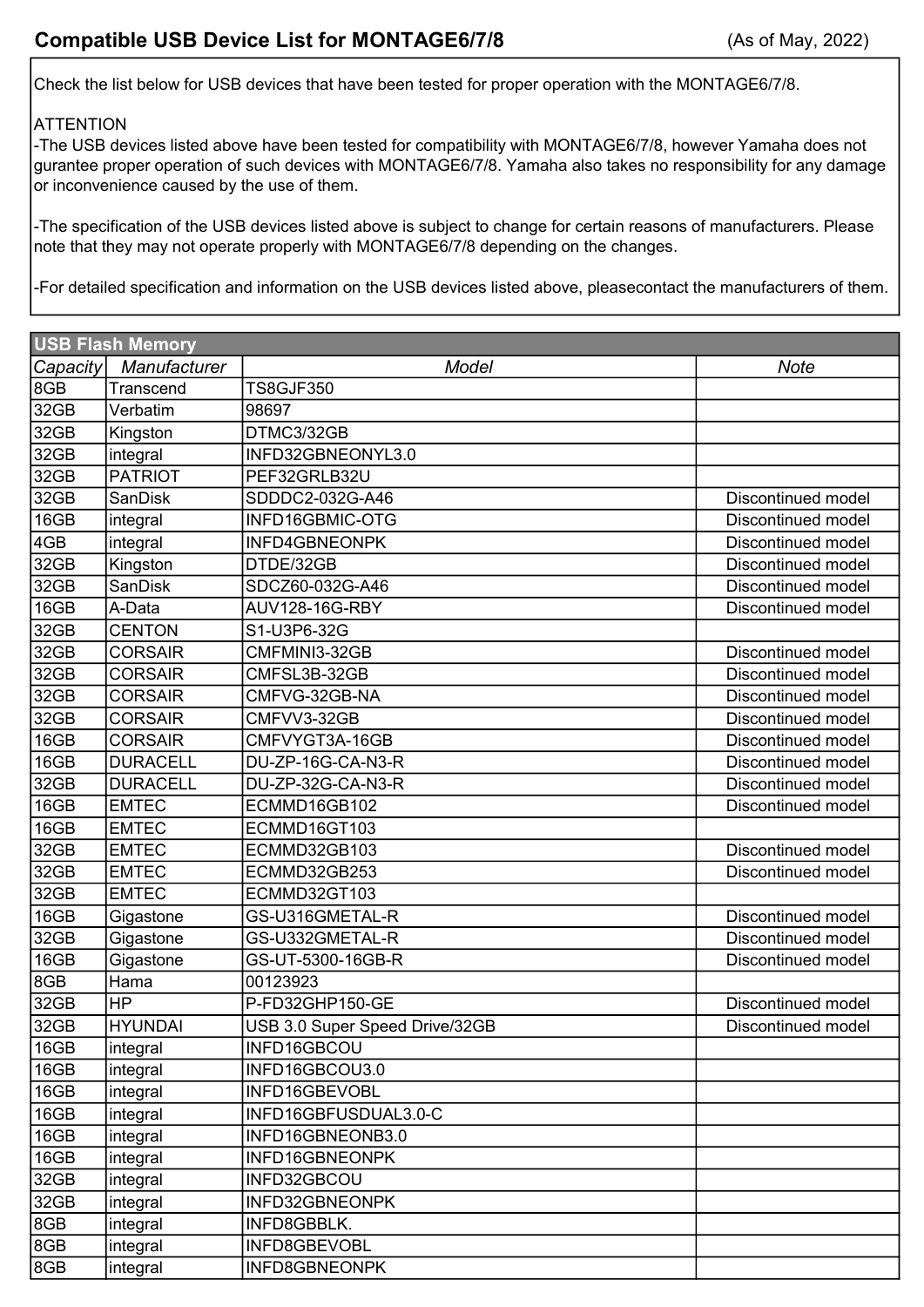| 8GB  | integral       | INFD8GBNOIR3.0                             |                           |
|------|----------------|--------------------------------------------|---------------------------|
| 8GB  | integral       | <b>INFD8GBPULSEPK</b>                      |                           |
| 4GB  | integral       | (204814)<br>USB 2.0 Courier Flash Drive 4G | <b>Discontinued model</b> |
| 8GB  | integral       | USB 2.0 Courier Flash Drive 8G<br>(229330) |                           |
| 8GB  | Intenso        | 3503460                                    |                           |
| 8GB  | Intenso        | 3504460                                    | Discontinued model        |
| 8GB  | Intenso        | 3511460                                    | Discontinued model        |
| 16GB | Intenso        | 3521471                                    |                           |
| 16GB | Intenso        | 3531470                                    |                           |
| 8GB  | Intenso        | 3532460                                    |                           |
| 16GB | Intenso        | 3532470                                    |                           |
| 16GB | Kingston       | DT101G2/16GB                               | Discontinued model        |
| 32GB | Kingston       | DT101G2/32GB                               | Discontinued model        |
| 8GB  | Kingston       | DT101G2/8GB                                | Discontinued model        |
| 16GB | Kingston       | DT104/16GB                                 | Discontinued model        |
| 32GB | Kingston       | DT104/32GB                                 | Discontinued model        |
| 16GB | Kingston       | DT106/16GB                                 | Discontinued model        |
| 32GB | Kingston       | DT20/32GB                                  | Discontinued model        |
| 16GB | Kingston       | DT50/16GB                                  | Discontinued model        |
| 32GB | Kingston       | DT50/32GB                                  | <b>Discontinued model</b> |
| 8GB  | Kingston       | <b>DT50/8GB</b>                            | Discontinued model        |
| 16GB | Kingston       | DTDUO3/16GB                                | Discontinued model        |
| 16GB | Kingston       | DTDUO3C/16GB                               | Discontinued model        |
| 32GB | Kingston       | DTDUO3C/32GB                               |                           |
| 32GB | Kingston       | DTDUO3G2/32GB                              |                           |
| 16GB | Kingston       | DTGE9/16GB                                 | Discontinued model        |
| 32GB | Kingston       | DTKN/32GB                                  |                           |
| 16GB | Kingston       | DTMC3/16GB                                 | Discontinued model        |
| 16GB | Kingston       | DTMCK/16GB                                 | Discontinued model        |
| 16GB | Kingston       | DTSE9G2/16GB                               | Discontinued model        |
| 8GB  | Kingston       | DTSE9G2/8GB                                | Discontinued model        |
| 16GB | Kingston       | DTSE9H/16GB                                | Discontinued model        |
| 32GB | Kingston       | DTSE9H/32GB                                |                           |
| 32GB | Kingston       | DTX/32GB                                   |                           |
| 32GB | Lexar          | LJDM45-32GABSL                             |                           |
| 32GB | Lexar          | LJDS47-32GABBK                             |                           |
| 32GB | Lexar          | LJDTD32GABEU                               | Discontinued model        |
| 32GB | Lexar          | LJDV100-32GABAP                            | Discontinued model        |
| 32GB | Lexar          | LJDV40-32GABVNA                            |                           |
| 32GB | <b>MONSTER</b> | UFD-0032-105                               | Discontinued model        |
| 32GB | <b>PATRIOT</b> | PEF32GTRI3USB                              | Discontinued model        |
| 32GB | <b>PATRIOT</b> | PIF32GSTRCOTG                              | Discontinued model        |
| 16GB | <b>PATRIOT</b> | PSF16GPSHB32U                              |                           |
| 16GB | <b>PATRIOT</b> | PSF16GQDI3USB                              | Discontinued model        |
| 16GB | <b>PATRIOT</b> | PSF16GSPUSB                                | Discontinued model        |
| 16GB | <b>PATRIOT</b> | PSF16GSTRLTOTG                             | Discontinued model        |
| 16GB | <b>PATRIOT</b> | PSF16GSTROTG                               | Discontinued model        |
| 16GB | <b>PATRIOT</b> | PSF16GVEX3USB                              | Discontinued model        |
| 16GB | <b>PATRIOT</b> | PSF16GXJBUSB                               | Discontinued model        |
| 32GB | <b>PATRIOT</b> | PSF32GBLZ3USB                              | Discontinued model        |
| 32GB | <b>PATRIOT</b> | PSF32GPSHB32U                              |                           |
| 32GB | <b>PATRIOT</b> | PSF32GQDI3USB                              | Discontinued model        |
| 32GB | <b>PATRIOT</b> | PSF32GSTRLTOTG                             | Discontinued model        |
| 32GB | <b>PATRIOT</b> | PSF32GXJBUSB                               | Discontinued model        |
| 32GB | <b>PATRIOT</b> | PSF32GXPPUSB                               | Discontinued model        |
| 8GB  | <b>PATRIOT</b> | PSF8GSTRLTOTG                              | Discontinued model        |
| 16GB | <b>PNY</b>     | FD16GATT430-EF                             | Discontinued model        |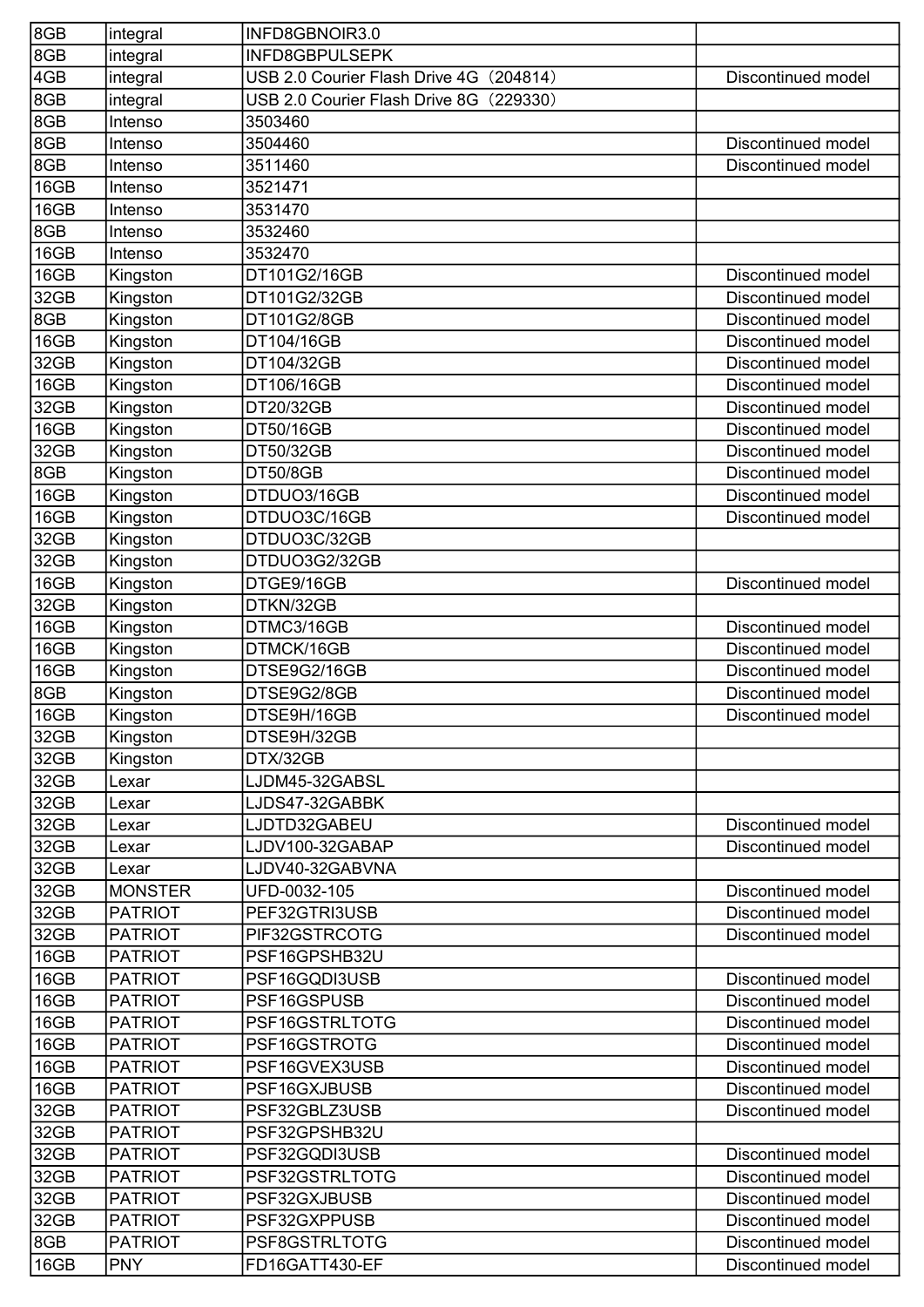| 16GB        | <b>PNY</b>                  | FDI16GOTGOU3G-EF        | Discontinued model                       |
|-------------|-----------------------------|-------------------------|------------------------------------------|
| 32GB        | <b>PNY</b>                  | P-FD32GCOM-GE           | Discontinued model                       |
| 32GB        | <b>PNY</b>                  | P-FDI32GOTGSWB-GE       | Discontinued model                       |
| 16GB        | <b>PNY</b>                  | P-FDU16GWOV-GE          | Discontinued model                       |
| 32GB        | <b>PNY</b>                  | P-FDU32GOTGCSW31-GE     | Discontinued model                       |
| 32GB        | <b>SAMSUNG</b>              | MUF-32BA                | Discontinued model                       |
| 32GB        | <b>SAMSUNG</b>              | MUF-32BB/AM             | Discontinued model                       |
| 32GB        | <b>SAMSUNG</b>              | MUF-32BC/AM             | Discontinued model                       |
| 16GB        | <b>SanDisk</b>              | SDCZ33-016G-B35         | Discontinued model                       |
| 32GB        | SanDisk                     | SDCZ33-032G-A46         |                                          |
| 16GB        | <b>SanDisk</b>              | SDCZ430-016G-G46        |                                          |
| 32GB        | <b>SanDisk</b>              | SDCZ430-032G-G46        |                                          |
| 16GB        | SanDisk                     | SDCZ43-016G-A46         | Discontinued model                       |
| 16GB        | SanDisk                     | SDCZ43-016G-G46         | Discontinued model                       |
| 32GB        | SanDisk                     | SDCZ43-032G-A46         | Discontinued model                       |
| 32GB        | SanDisk                     | SDCZ48-032G-A46         | Discontinued model                       |
| 4GB         | <b>SanDisk</b>              | SDCZ50-004G-B35         | Discontinued model                       |
| 16GB        | SanDisk                     | SDCZ50-016G-B35         |                                          |
| 8GB         | <b>SanDisk</b>              | SDCZ60-008G-A46         | Discontinued model                       |
| 32GB        | <b>SanDisk</b>              | SDCZ60-032G-B35         |                                          |
| 16GB        | SanDisk                     | SDCZ71-016G-B35         |                                          |
| 16GB        | <b>SanDisk</b>              | SDCZ73-016G-G46         |                                          |
| 32GB        | <b>SanDisk</b>              | SDCZ73-032G-G46         |                                          |
| 16GB        | <b>SanDisk</b>              | SDCZ80-016G             | Discontinued model                       |
| 16GB        | <b>SanDisk</b>              | SDDD2-016G-G46          | Discontinued model                       |
| 16GB        | SanDisk                     | SDDD3-016G-G46          |                                          |
| 32GB        | <b>SanDisk</b>              | SDDD3-032G-G46          |                                          |
| 16GB        | SanDisk                     | SDDDC2-016G-G46         |                                          |
| 8GB         | Silicon power               | SP008GBUF2825V1C        | Discontinued model                       |
| 8GB         | <b>Silicon Power</b>        | SP008GBUF2T35V1K        | Discontinued model                       |
| 8GB         | <b>Silicon Power</b>        | SP008GBUF3B02V1K        |                                          |
| 8GB         | <b>Silicon Power</b>        | SP008GBUF3B30V1K        | Discontinued model                       |
| 8GB         | <b>Silicon Power</b>        | SP008GBUF3B31V1U        |                                          |
| 8GB         | <b>Silicon Power</b>        | SP008GBUF3J35V1E        | Discontinued model                       |
| 16GB        | <b>Silicon Power</b>        | SP016GBUC3C31V1K        |                                          |
| 16GB        | Silicon power               | SP016GBUF2850V1T        | Discontinued model                       |
| 16GB        | <b>Silicon Power</b>        | SP016GBUF2T35V1K        | <b>Discontinued model</b>                |
| 16GB        | Silicon power               | SP016GBUF3B02V1K        |                                          |
| 16GB        | <b>Silicon Power</b>        | SP016GBUF3B05V1K        |                                          |
| 16GB        | <b>Silicon Power</b>        | SP016GBUF3B21V1K        |                                          |
| 16GB        | <b>Silicon Power</b>        | SP016GBUF3B31V1U        |                                          |
| 16GB        | Silicon power               | SP016GBUF3B50V1K        |                                          |
| 16GB        | Silicon power               | SP016GBUF3J06V1D        |                                          |
| 16GB        | Silicon power               | SP016GBUF3J08V1K        |                                          |
| 16GB        | <b>Silicon Power</b>        | SP016GBUF3J80V1T        |                                          |
| 16GB        | Silicon power               | SP016GBUF3X31V1K        |                                          |
| 32GB        | <b>Silicon Power</b>        | SP032GBUC3C50V1K        | Discontinued model                       |
| 32GB<br>8GB | <b>SONY</b>                 | USM32CA1<br>TC15238GB01 | Discontinued model<br>Discontinued model |
| 16GB        | Teamgroup                   | TM13116GB01             | Discontinued model                       |
| 8GB         | Teamgroup<br><b>TOSHIBA</b> | PFU008U-1ACW            | Discontinued model                       |
| 16GB        | <b>TOSHIBA</b>              | PFU016U-1ACW            | Discontinued model                       |
| 16GB        | <b>TOSHIBA</b>              | PFU016U-1BLL            | Discontinued model                       |
| 4GB         | <b>TOSHIBA</b>              | THNU04ENSRED(6          | Discontinued model                       |
| 8GB         | <b>TOSHIBA</b>              | THNU08HAYBL5            | <b>Discontinued model</b>                |
| 8GB         | <b>TOSHIBA</b>              | THNU08HAYWHT(6          | Discontinued model                       |
| 16GB        | <b>TOSHIBA</b>              | THNU16HAYBL5            |                                          |
|             |                             |                         |                                          |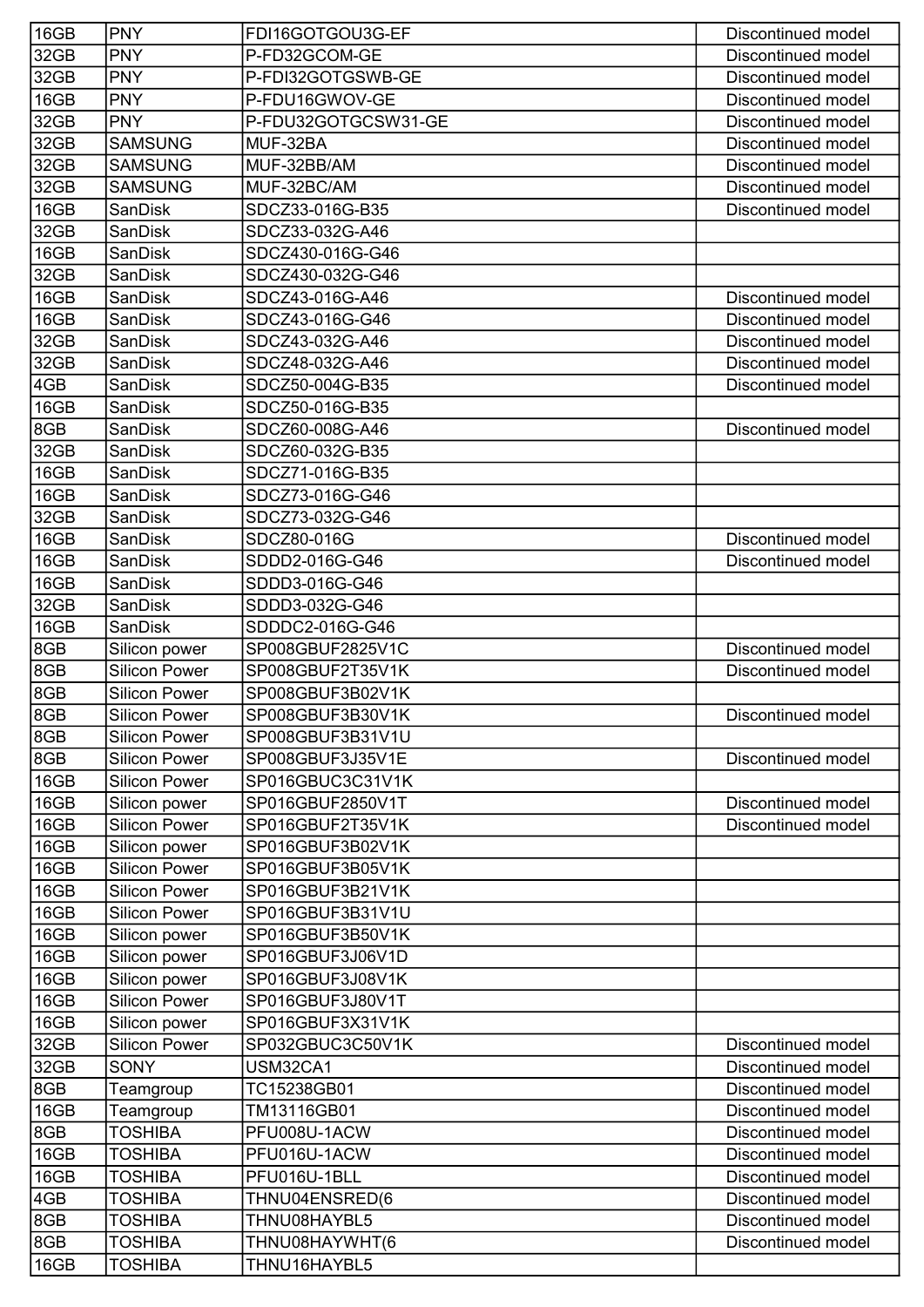| 16GB | <b>TOSHIBA</b>   | THNU16HAYWHT(6                  |                    |
|------|------------------|---------------------------------|--------------------|
| 8GB  | <b>TOSHIBA</b>   | THN-U202L0080A4                 | Discontinued model |
| 16GB | <b>TOSHIBA</b>   | THN-U202W0160E4                 |                    |
| 32GB | TOSHIBA          | THN-U202W0320U4                 |                    |
| 16GB | <b>TOSHIBA</b>   | THN-U203W0160E4                 |                    |
| 32GB | <b>TOSHIBA</b>   | THN-U203W0320E4,THN-U203W0320A4 |                    |
| 16GB | <b>TOSHIBA</b>   | THN-U301W0160E4                 |                    |
| 16GB | <b>TOSHIBA</b>   | THN-U303W0160E4                 |                    |
| 16GB | <b>TOSHIBA</b>   | THN-U303W0160U4                 |                    |
| 32GB | <b>TOSHIBA</b>   | THN-U365K0320E4                 |                    |
| 32GB | <b>TOSHIBA</b>   | THN-U382W0320E4                 | Discontinued model |
| 16GB | <b>TOSHIBA</b>   | THN-U401S0160E4                 | Discontinued model |
| 16GB | Transcend        | TS16GJF330                      | Discontinued model |
| 16GB | Transcend        | <b>TS16GJF340</b>               | Discontinued model |
| 16GB | Transcend        | <b>TS16GJF560</b>               | Discontinued model |
| 16GB | Transcend        | <b>TS16GJF700E</b>              | Discontinued model |
| 16GB | <b>Transcend</b> | <b>TS16GJF710G</b>              | Discontinued model |
| 16GB | Transcend        | <b>TS16GJF710S</b>              | Discontinued model |
| 16GB | Transcend        | <b>TS16GJF720S</b>              |                    |
| 16GB | Transcend        | <b>TS16GJF750K</b>              |                    |
| 16GB | Transcend        | TS16GJF790W                     | Discontinued model |
| 16GB | Transcend        | TS16GJF810                      | Discontinued model |
| 16GB | Transcend        | TS16GJF820G                     | Discontinued model |
| 16GB | Transcend        | <b>TS16GJF880S</b>              | Discontinued model |
| 16GB | Transcend        | <b>TS16GJF890S</b>              | Discontinued model |
| 32GB | Transcend        | TS32GJF700                      |                    |
| 32GB | Transcend        | <b>TS32GJF710S</b>              |                    |
| 32GB | Transcend        | <b>TS32GJF720S</b>              |                    |
| 32GB | Transcend        | TS32GJF760                      |                    |
| 32GB | Transcend        | TS32GJF780                      |                    |
| 32GB | Transcend        | <b>TS32GJF790K</b>              |                    |
| 32GB | Transcend        | TS32GJF810                      |                    |
| 32GB | Transcend        | <b>TS32GJF890S</b>              |                    |
| 4GB  | Transcend        | TS4GJF700                       | Discontinued model |
| 8GB  | Transcend        | <b>TS8GJF340</b>                | Discontinued model |
| 8GB  | Transcend        | <b>TS8GJF600</b>                |                    |
| 8GB  | Transcend        | TS8GJF720S                      |                    |
| 8GB  | <b>Transcend</b> | <b>TS8GJF820G</b>               | Discontinued model |
| 8GB  | <b>UNIREX</b>    | <b>USFL-308M</b>                | Discontinued model |
| 16GB | <b>UNIREX</b>    | <b>USFL-316M</b>                | Discontinued model |
| 8GB  | <b>UNIREX</b>    | <b>USFP-208</b>                 | Discontinued model |
| 16GB | Verbatim         | 44050                           | Discontinued model |
| 16GB | Verbatim         | 49063                           |                    |
| 32GB | Verbatim         | 49173                           |                    |
| 16GB | Verbatim         | 49316                           |                    |
| 32GB | Verbatim         | 49317                           |                    |
| 16GB | Verbatim         | 49330                           |                    |
| 8GB  | Verbatim         | 49812                           | Discontinued model |
| 16GB | Verbatim         | 49821                           |                    |
| 32GB | Verbatim         | 49843                           | Discontinued model |
| 16GB | Verbatim         | 49965                           | Discontinued model |
| 8GB  | Verbatim         | 97088                           | Discontinued model |
| 16GB | Verbatim         | 97464                           |                    |
| 32GB | Verbatim         | 98710                           | Discontinued model |
| 16GB | Verbatim         | 99104                           |                    |
| 32GB | Verbatim         | 99105                           |                    |
| 16GB | Verbatim         | 99153                           |                    |